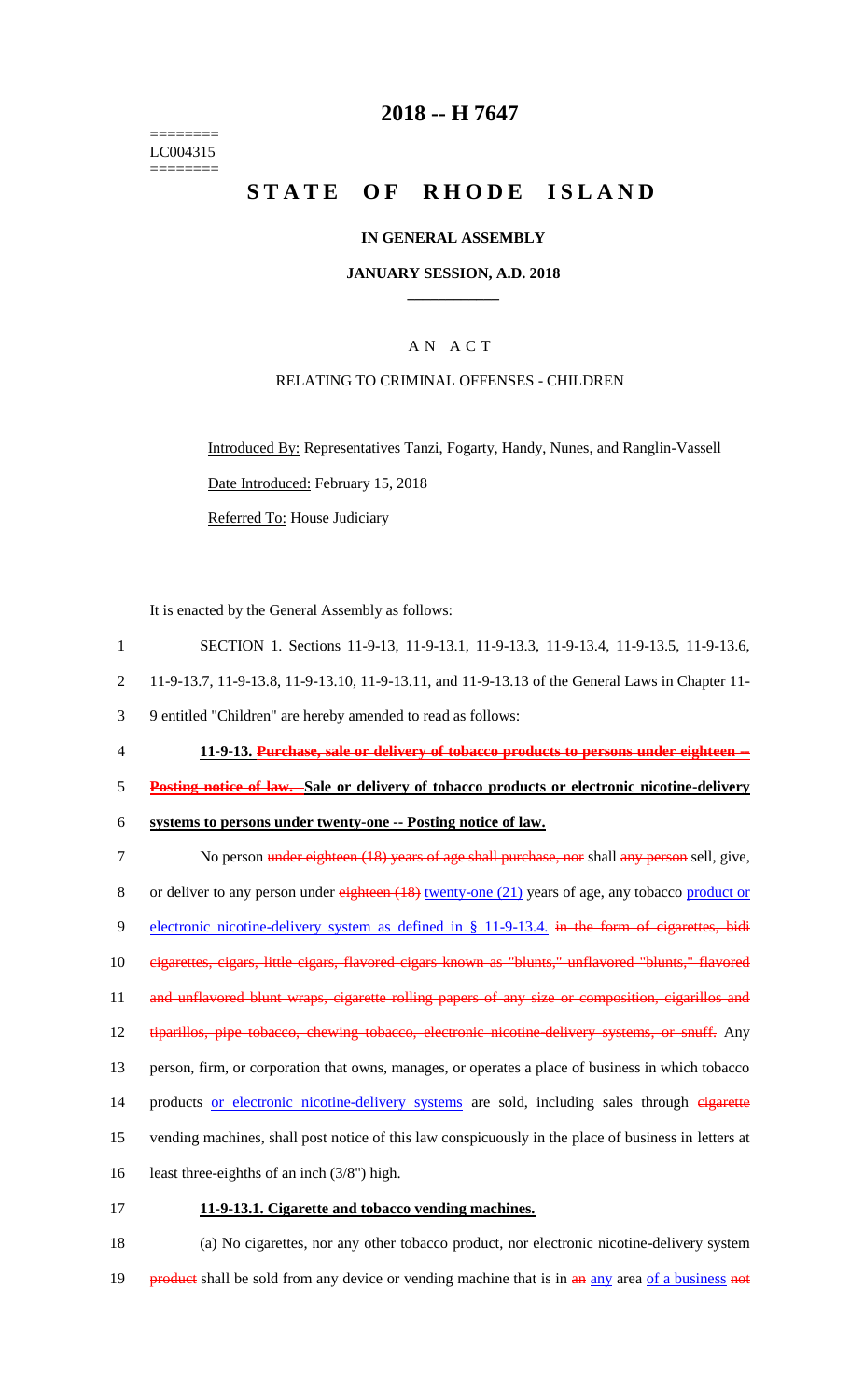continuously supervised and in direct line of sight of an authorized person employed by the person, firm, or corporation that owns the business occupying the premises in which the device or vending machine is located, nor shall any tobacco product, nor electronic nicotine-delivery 4 system product be sold from any device or vending machine that is in an area supervised by such 5 an authorized person unless the device or vending machine is equipped with an electronic locking device that will not allow the device or vending machine to dispense a pack of cigarettes, or any other tobacco product, or electronic nicotine-delivery system product unless it is electronically unlocked from a secured position inaccessible to the public and under the supervision of an 9 authorized person employed by the person, firm, or corporation that owns the business occupying 10 the premises in which the device or vending machine is located. "Direct line of sight" means that 11 the vending machine and the purchaser of cigarettes or electronic nicotine-delivery system 12 product must be visible to the authorized person pressing the unlock button while the unlock 13 button is being activated. Provided, a locking device shall not be required in an establishment 14 licensed to sell alcoholic beverages that limits access to that persons over under the age of 15 twenty-one (21) years <u>are allowed to enter</u>.

 (b) No cigarettes, nor any other tobacco product, nor electronic nicotine-delivery system **product** shall be sold from any device or vending machine from which non-tobacco products are sold.

(c) No cigarettes shall be sold in packs that contain less than twenty (20) cigarettes.

 (d) Any person, firm, or corporation who or that owns a business occupying the premises in which a device or vending machine that dispenses cigarettes, or any other tobacco product or 22 electronic nicotine-delivery system **product** is located who or that shall violate any of the provisions of subsections (a) and (b) of this section shall for the first offense be subject to a fine of seventy-five dollars (\$75.00), for the second offense, be subject to a fine of one hundred fifty dollars (\$150), and for the third and any subsequent offense, be subject to a fine of five hundred dollars (\$500); provided, that in the event that there are no offenses in three (3) successive years from the date of the last offense, then the next offense shall be treated as the first offense.

 (e) Any person, firm, or corporation who or that shall violate subsection (c) of this section shall, for the first offense, be subject to a fine of seventy-five dollars (\$75.00), for the second offense, be subject to a fine of one hundred fifty dollars (\$150), and for the third and any subsequent offense, be subject to a fine of five hundred dollars (\$500); provided, that in the event that there are no offenses in three (3) successive years from the date of the last offense, then the next offense shall be treated as the first offense.

(f) One-half (1/2) of all the fines collected pursuant to this section shall be transferred to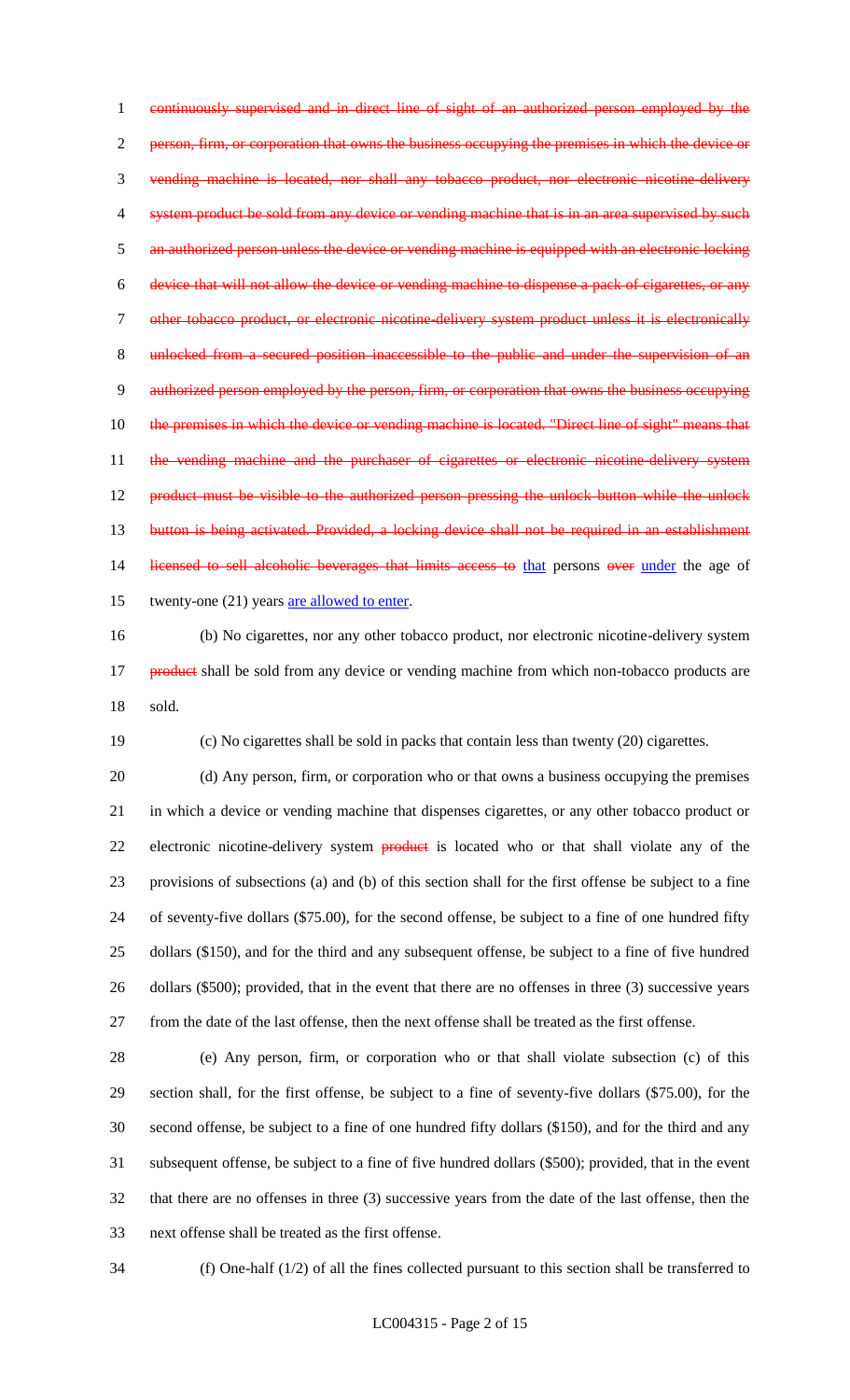1 the municipalities in which the citations originated. One-half (1/2) of all the fines collected 2 pursuant to this section shall be transferred to the general fund.

 (g) Severability. If any provision of this section or the application of it to any person or circumstance is held invalid, that invalidity shall not affect other provisions or applications of this section, which can be given effect without the invalid provision or application, and to this end the provisions of this section are declared to be severable.

## 7 **11-9-13.3. Legislative intent -- Purpose.**

8 The use of tobacco products and electronic nicotine-delivery systems by Rhode Island 9 children and youth is a health and substance abuse problem of the utmost severity. The legislature 10 finds that tobacco product usage by children in Rhode Island is rampant and increasing with over 11 thirty percent (30%) of high school students smoking. The present law prohibiting the sale of 12 tobacco to children is being ignored by many retailers. Rhode Island tobacco retailers illegally 13 sell four million eight hundred thousand (4,800,000) packs, over eleven million dollars 14 (\$11,000,000) in tobacco product sales, to children annually. Tobacco industry advertising targets 15 children as the replacement smokers for the one thousand one hundred forty-five (1,145) adults 16 who die daily from tobacco product usage. Approximately seventy percent (70%) of the Rhode 17 Island high school seniors who are smoking today will be the addicted adult smokers of 18 tomorrow. According to the federal Centers for Disease Control and Prevention (CDC), smoking-19 related direct medical costs in Rhode Island in 1990 climbed to one hundred eighty-six million 20 dollars (\$186,000,000). This is an ongoing, escalating financial burden borne by every business, 21 large and small, and every person, smoker and nonsmoker, in Rhode Island. This is a health and 22 economic drain created by each new generation of children who begin using tobacco products and 23 become addicted to nicotine. It is the intent of this legislation to preserve and protect the health of 24 children by: (1) stopping the illegal sale of tobacco to children, and (2) by severely punishing 25 those who disregard the laws relating to the illegal sale of tobacco products to children is a 26 serious health and addiction problem. Cigarette use has greatly declined among Rhode Island 27 youth, to four and eight-tenths percent (4.8%), yet, even at this low rate, every year, three 28 hundred (300) children under the age of eighteen (18) in Rhode Island become daily smokers. 29 There are sixteen thousand (16,000) children in Rhode Island today who will ultimately die 30 prematurely from smoking. Rhode Island's annual health care costs due to smoking are six 31 hundred forty million dollars (\$640,000,000). As the National Youth Tobacco Survey reports, in 32 2015, the overall use of tobacco among youth rose, exposing dangerous new trends. Clever 33 marketing by the tobacco industry, encouraging the use of small cigars, hookahs, e-cigarettes, and 34 flavored vaping products, has put millions of young people at risk of lifelong lethal nicotine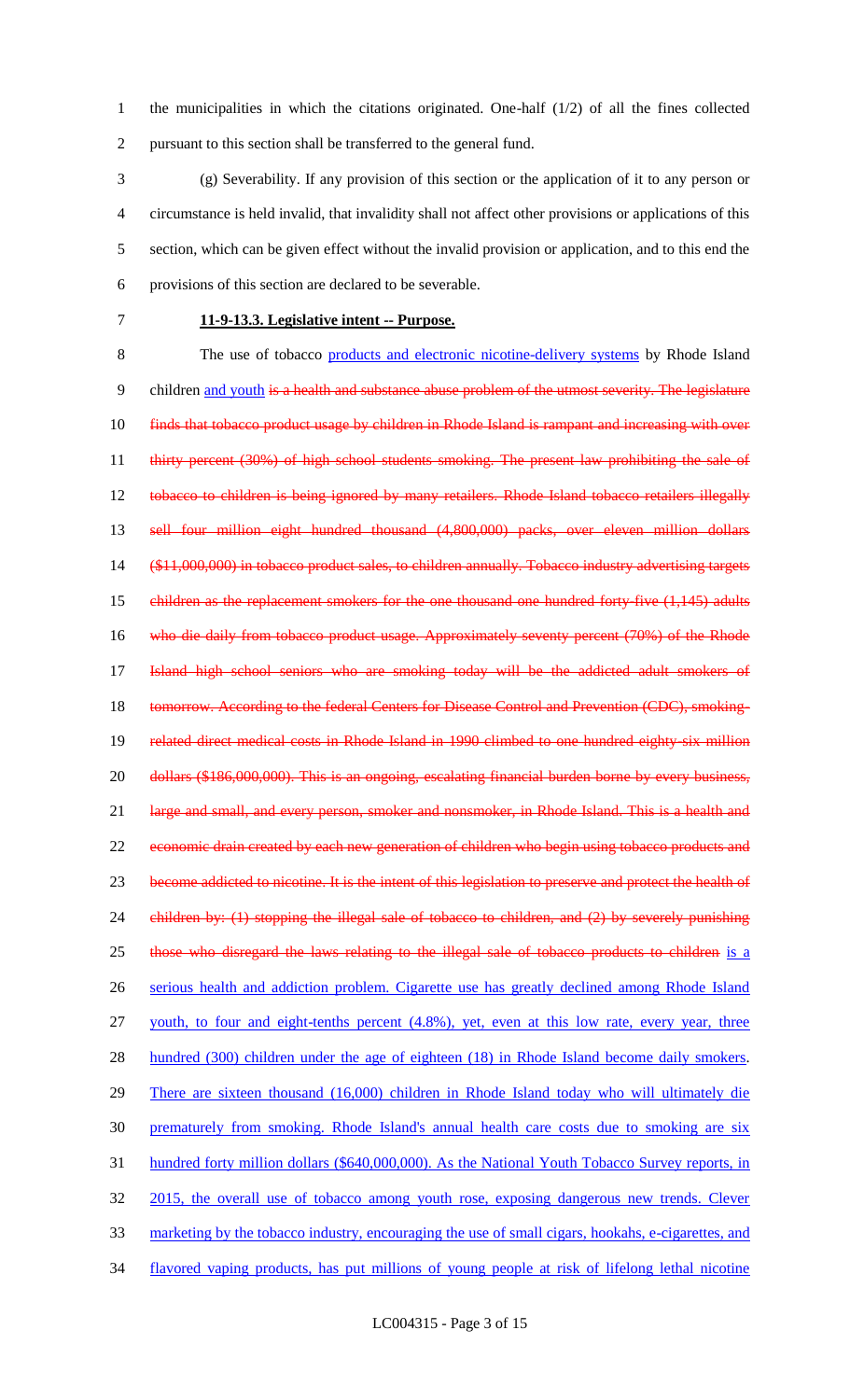addiction. In Rhode Island, nineteen and three-tenths percent (19.3%) of high school students use

- 2 e-cigarettes, and eleven and seven-tenths percent (11.7%) of male high school students smoke
- cigars.
- Data shows that about ninety-five percent (95%) of adult smokers began smoking before they turned age twenty-one (21). In March of 2015, the Institute of Medicine, on behalf of the Food and Drug Administration (FDA), released a seminal report detailing the potential public health benefits of raising the national legal age of tobacco sale from age eighteen (18) to age twenty-one (21). Among the findings was a twenty-five percent (25%) drop in the rate of smoking initiation by fifteen (15) to seventeen (17) year olds, a twelve percent (12%) drop in 10 overall smoking rates over time, and sixteen thousand (16,000) cases of preterm birth and low 11 birth weight babies averted in the first five (5) years of the policy, resulting in an impact that would be recognized immediately. A conservative estimate is that if the tobacco sale age of 13 twenty-one (21) were adopted throughout the United States now, it would prevent four million 14 two hundred thousand (4,200,000) years of lives lost to smoking for those born in the years 2000- 2019. In July 2015, the CDC reported that seventy-five percent (75%) of adults favored raising 16 the tobacco sale age to twenty-one (21) years. **11-9-13.4. Definitions.** As used in this chapter: (1) "Bidi cigarette" means any product that (i) contains tobacco that is wrapped in temburni or tender leaf, or that is wrapped in any other material identified by rules of the Department of Health that is similar in appearance or characteristics to the temburni or tender
- leaf, and (ii) does not contain a smoke filtering device.
- (2) "Court" means any appropriate district court of the state of Rhode Island.

24 (3) "Dealer" is synonymous with the term "retail tobacco products dealer" or "electronic nicotine-delivery system dealer".

 (4) "Department of behavioral healthcare, developmental disabilities and hospitals " means the state of Rhode Island behavioral healthcare, developmental disabilities and hospitals department, its employees, agents or assigns.

 (5) "Department of taxation" means the state of Rhode Island taxation division, its employees, agents, or assigns.

- (6) "License" is synonymous with the term "retail tobacco products dealer license" or "electronic nicotine-delivery system license."
- (7) "License holder" is synonymous with the term "retail tobacco products dealer" or "electronic nicotine-delivery system license."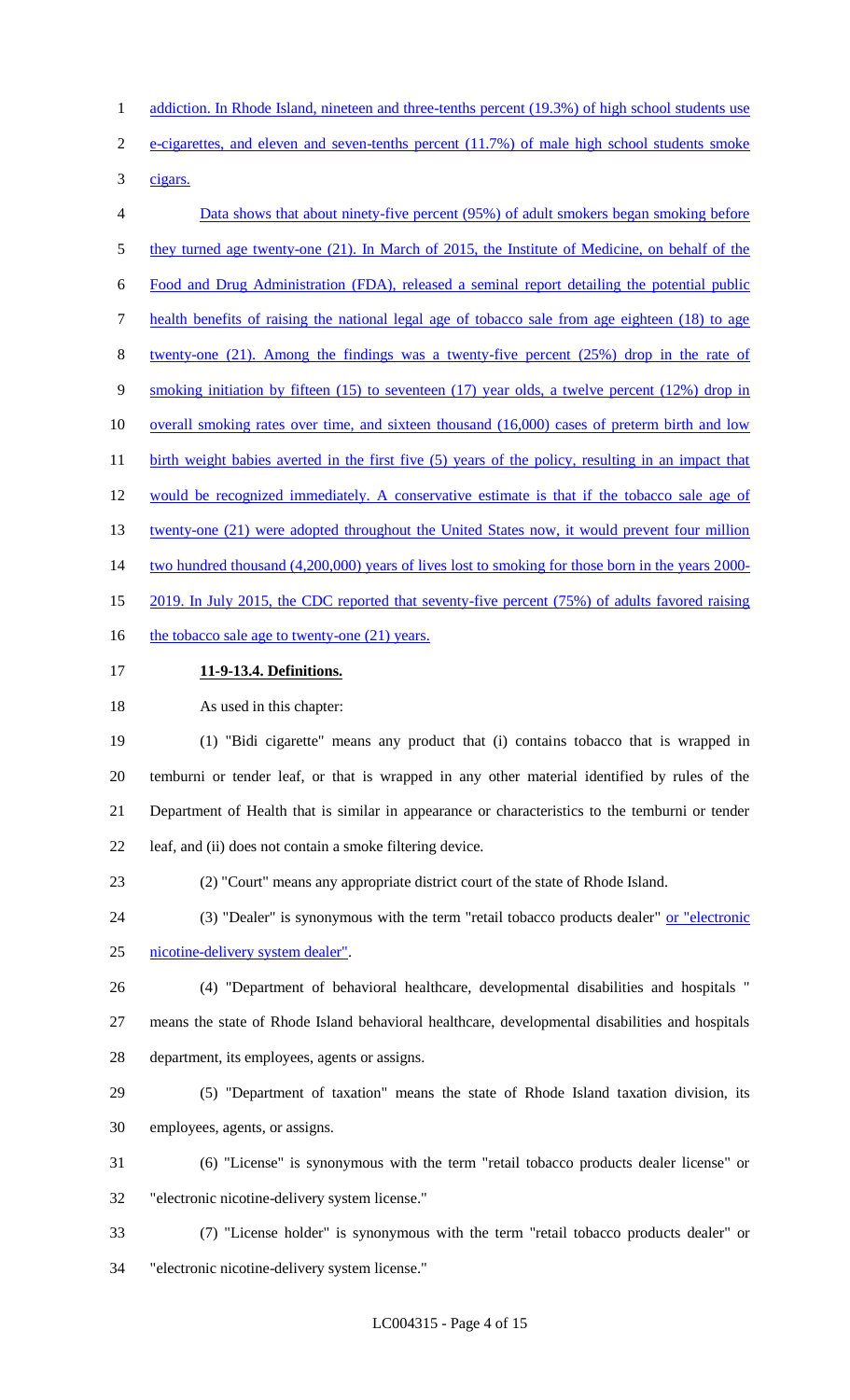- 1 (8) "Person" means any individual person, firm, association, or corporation licensed as a 2 retail dealer to sell tobacco products or electronic nicotine-delivery systems within the state.
- 3 (9) "Retail tobacco products dealer" means the holder of a license to sell tobacco products 4 at retail.
- 5 (10) "Retail tobacco products dealer license" means a license to sell tobacco products at 6 retail as issued by the department of taxation.
- 

7 (11) "Spitting tobacco" also means snuff, powdered tobacco, chewing tobacco, dipping 8 tobacco, pouch tobacco, or smokeless tobacco.

9 (12) "Tobacco product(s)" means any product containing tobacco that is intended for 10 human consumption, including bidi cigarettes, as defined in subdivision (1) of this section, that 11 can be used for, but whose use is not limited to, smoking, sniffing, chewing, or spitting of the 12 product heating, absorbing, dissolving, inhaling, snorting or ingesting by any other means, 13 including, but not limited to, cigarettes, cigars, little cigars, chewing tobacco, pipe tobacco and 14 snuff. "Tobacco product" does not include drugs, devices, or combination products authorized for 15 sale by the U.S. Food and Drug Administration, as those terms are defined in the Federal Food, 16 Drug and Cosmetic Act.

17 (13) "Underage individual" or "underage individuals" means any child person under the 18 age of eighteen (18) twenty-one (21) years of age.

 (14) "Little cigars" means and includes any roll, made wholly or in part of tobacco, irrespective of size or shape, and irrespective of whether the tobacco is flavored, adulterated, or mixed with any other ingredient, where such roll has a wrapper or cover made of tobacco wrapped in leaf tobacco or any substance containing tobacco paper or any other material, except 23 where such wrapper is wholly or in greater part made of tobacco and such roll weighs over three  $\left(3\right)$  four (4) pounds per thousand (1,000).

25 (15) "Electronic nicotine-delivery systems systems" means an electronic device that may 26 be used to simulate smoking in the delivery of nicotine or other substance to a person inhaling 27 from the device, and includes, but is not limited to, an electronic cigarette, electronic cigar, 28 electronic cigarillo, electronic pipe, or electronic hookah and any related device and any cartridge 29 or other component of such device.

- 30 (16) "Electronic nicotine-delivery system license" means a license to sell electronic
- 31 nicotine-delivery systems at retail as issued by the department of health.

32 (17) "Electronic nicotine-delivery system dealer" means the holder of a license to sell

33 electronic nicotine-delivery systems at retail.

## 34 **11-9-13.5. Responsibility for tobacco or health issues.**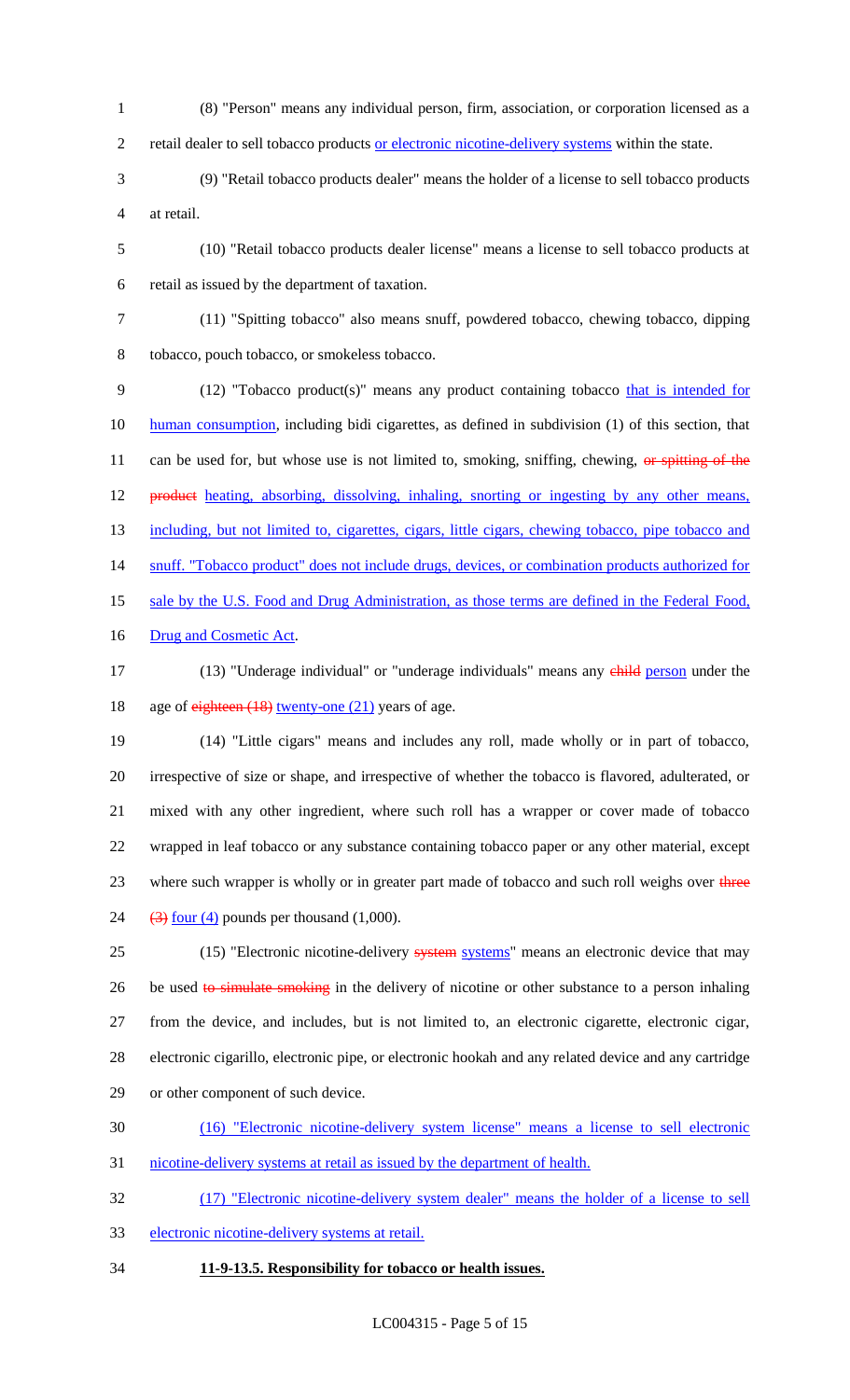The Rhode Island department of behavioral healthcare, developmental disabilities and hospitals shall develop, monitor and aggressively enforce health rules and regulations pertaining 3 to stopping the illegal sale of tobacco products and electronic nicotine-delivery systems to 4 children to underage individuals.

# **11-9-13.6. Duties of the department of behavioral healthcare, developmental disabilities and hospitals.**

The department of behavioral healthcare, developmental disabilities and hospitals shall:

 (1) Coordinate and promote the enforcement of the provisions of this chapter and serve as the primary liaison from this department to other state or local agencies, departments, or divisions 10 on issues pertaining to stopping children's underage individuals' access to tobacco products and 11 electronic nicotine-delivery system systems dealers.

 (2) Provide retail tobacco products dealers and electronic nicotine-delivery system 13 dealers signs concerning the prohibition of sales to children under eighteen (18) persons under 14 twenty-one (21) years of age. The signs, conforming to the requirements of this chapter, shall be sold at cost. This sign, or an exact duplicate of it made privately, shall be displayed in all locations where tobacco products and/or electronic nicotine-delivery systems are sold.

(3) Investigate concurrently with other state and local officials violations of this chapter.

 (4) (i) Utilize unannounced statewide compliance checks of tobacco product sales and/or electronic nicotine-delivery system sales including retail tobacco and/or electronic nicotine- delivery system over-the-counter sales, mail-order sales initiated via mail, facsimile, telephone or internet ordering or other types of electronic communications, and tobacco and/or electronic nicotine-delivery systems vending machine sales as part of investigating compliance with the provisions of this chapter. Underage individuals, acting as agents for the department of behavioral healthcare, developmental disabilities and hospitals and with the written permission of a parent or guardian for persons under age eighteen (18), may purchase, with impunity from prosecution, tobacco products and electronic nicotine-delivery system for the purposes of law enforcement or government research involving monitoring compliance with this chapter, provided that the underage individuals are supervised by an adult law enforcement official. Any individual participating in an unannounced compliance check of over-the-counter or vending machine sales, must state his or her accurate age if asked by the sales representative of the retail establishment being checked.

 (ii) In fulfilling the requirement of unannounced statewide compliance checks, the department of behavioral healthcare, developmental disabilities and hospitals shall maintain complete records of the unannounced compliance checks, detailing, at least, the date of the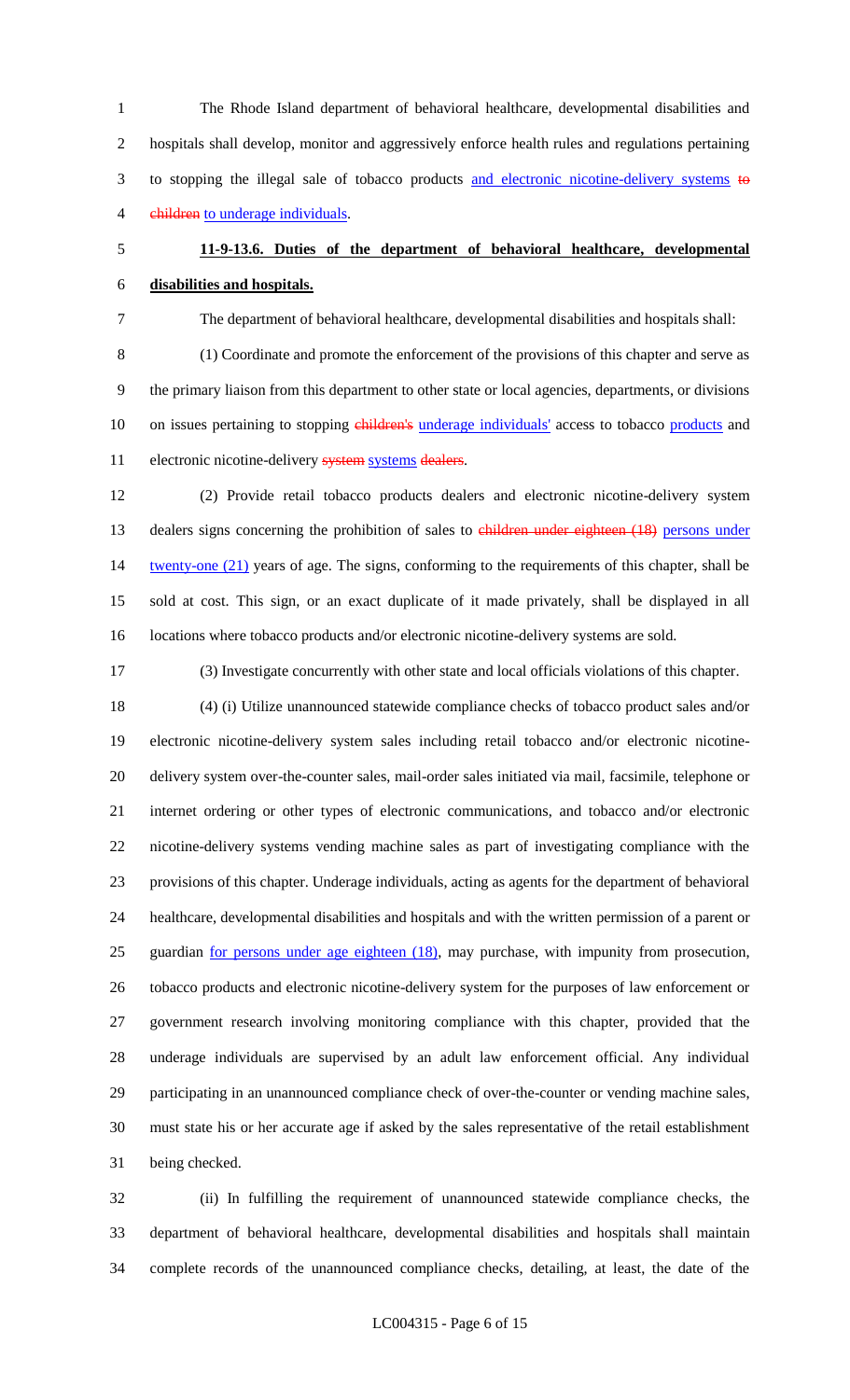compliance check; the name and address of the retail establishment checked or the mail order company; the results of the compliance check (sale/no sale); whether the sale was made as an over-the-counter sale, a mail-order purchase or a tobacco and/or or electronic nicotine-delivery systems vending machine sale; and if a citation was issued for any violation found. The records shall be subject to public disclosure. Further, the department of behavioral healthcare, developmental disabilities and hospitals shall report to the owner of each retail establishment checked or mail-order company the results of any compliance check (sale/no sale) whether the sale was made as an over-the-counter sale, a mail-order purchase, or a tobacco and/or electronic nicotine-delivery systems vending machine sale, and if a citation was issued for any violation found. (5) Seek enforcement, concurrently with other state and local officials, of the penalties as detailed in this chapter. (6) Develop and disseminate community health education information and materials relating to this chapter. **11-9-13.7. Signs concerning sales to individuals under age eighteen (18). Signs concerning sales to individuals under age twenty-one (21).** Signs provided by the department of behavioral healthcare, developmental disabilities and hospitals, or an exact duplicate of it made privately, shall: (1) Contain in red bold lettering a minimum of three-eighths (3/8") inch high on a white background the following wording in both English and Spanish: 21 THE SALE OF CIGARETTES, TOBACCO AND ELECTRONIC NICOTINE-DELIVERY SYSTEM 23 PRODUCTS 24 TO PERSONS UNDER THE AGE OF 18 IS AGAINST RHODE ISLAND LAW (§ 11-9-13.8(1), Rhode Island Statutes) 27 PHOTO ID FOR PROOF OF AGE IS REQUIRED FOR PURCHASE. THE SALE OF TOBACCO PRODUCTS AND ELECTRONIC NICOTINE-DELIVERY SYSTEMS TO PERSONS UNDER THE AGE OF 21 IS AGAINST RHODE ISLAND LAW (§ 11-9-13.8(1), R.I.G.L.) PHOTO ID FOR PROOF OF AGE IS REQUIRED FOR PURCHASE. (2) Contain the phone number at the department of behavioral healthcare, developmental disabilities and hospitals, where violations of §§ 11-9-13.2 -- 11-9-13.19 can be reported, in addition to any other information required by the department of behavioral healthcare,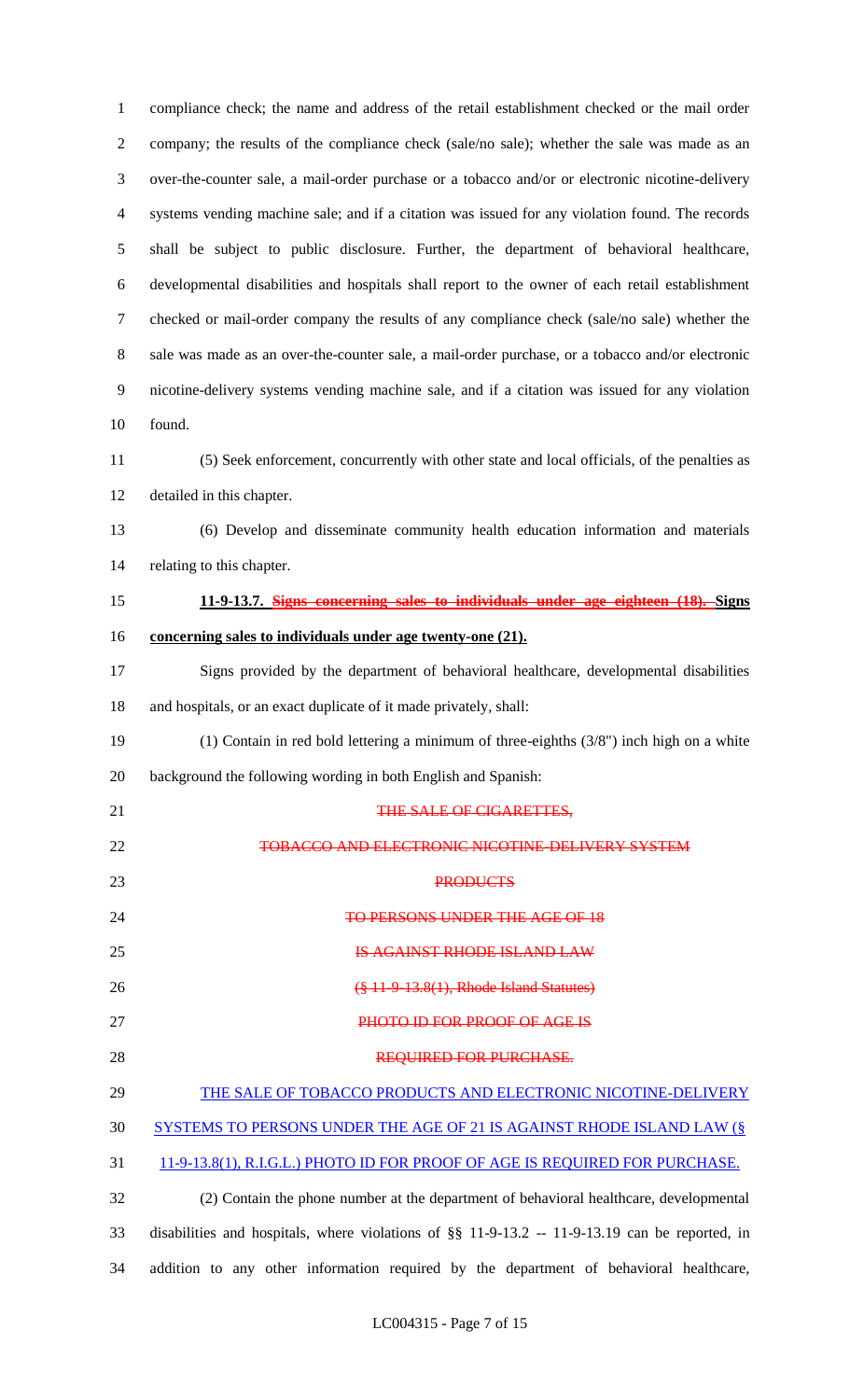developmental disabilities and hospitals.

2 (3) Be displayed prominently for public view, wherever tobacco products or electronic nicotine-delivery systems are sold at each cash register, each tobacco product and/or electronic nicotine-delivery systems vending machine, or any other place from which tobacco products or 5 electronic nicotine-delivery systems are sold. The signs shall be electronically available in both English and Spanish online at the department of behavioral healthcare, developmental disabilities and hospitals' website.

# **11-9-13.8. Prohibitions applicable to license holders and their employees and agents.**

 A person holding a license issued under chapter 20 of title 44 and/or § 23-1-56, or an employee or agent of that person, is prohibited from selling, distributing, or delivering a tobacco 11 product and/or electronic nicotine-delivery system product:

12 (1) To any individual who is under eighteen (18) twenty-one (21) years of age; or

(2) In any form other than an original, factory-wrapped package; or

 (3) As a single-cigarette sale (§ 44-20-31) or as a sale of cigarettes by the individual piece known as "loosies."

- **11-9-13.10. Prohibition on the distribution of free tobacco products. [Effective January 1, 2018.]. Prohibition on the distribution of free tobacco products and electronic**
- **nicotine-delivery systems. [Effective January 1, 2018.].**

 The distribution of free tobacco products and electronic nicotine-delivery systems or 20 coupons or vouchers redeemable for free tobacco **products** or electronic nicotine-delivery system 21 systems products to any person under eighteen (18) twenty-one (21) years of age shall be prohibited. Further, the distribution of free tobacco products or electronic nicotine-delivery systems or coupons or vouchers redeemable for free tobacco products or electronic nicotine-24 delivery systems **products** shall be prohibited, regardless of the age of the person to whom the products, coupons, or vouchers are distributed, within five hundred feet (500') of any school. The attorney general, or any local or state of Rhode Island police department, or their officers or agents, shall bring an action for any violation of this section. Every separate, free tobacco product or electronic nicotine-delivery system or coupon or voucher redeemable for a free tobacco or electronic nicotine-delivery system or product in violation of this section shall constitute a separate offense subject to a fine of five hundred dollars (\$500). The penalty shall be assessed against the business or individual responsible for initiating the Rhode Island distribution of the free tobacco products or electronic nicotine-delivery systems or coupons or vouchers redeemable for free tobacco products or electronic nicotine-delivery systems.

**11-9-13.11. Prohibition on the sale or distribution of tobacco products through the**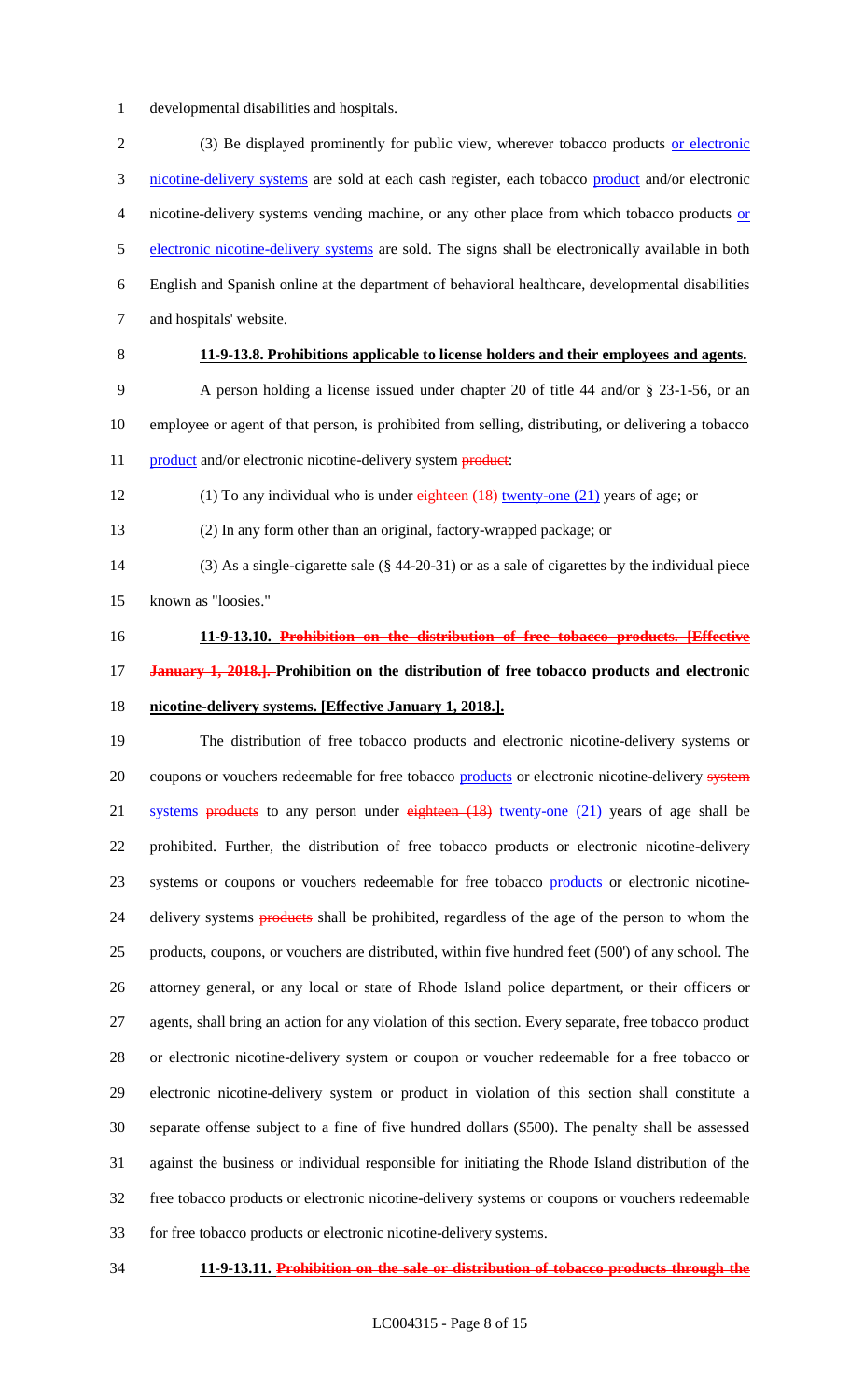- **mail conveyance of tobacco products through the mail to children under eighteen (18)**
- **Proof of age of purchaser required -- General rule. Prohibition on the sale or distribution of**
- **tobacco products or electronic nicotine-delivery systems through the mail to persons under**
- **twenty-one (21) -- Proof of age of purchaser required -- General rule.**
- 5 (a) The distribution, or sale or conveyance of tobacco products to children under the age of eighteen (18) or electronic nicotine-delivery systems by the seller of the products to persons 7 under the age of twenty-one (21) via the United States Postal Service, or by any other public or private postal or package delivery service, shall be prohibited.
- (b) Any person selling or distributing tobacco products in the form of cigars, pipe 10 tobacco, chewing tobacco, or snuff or electronic nicotine-delivery systems directly to a consumer via the United States Postal Service, or by any other public or private postal or package delivery service, including orders placed by mail, telephone, facsimile, or internet, shall: (1) before 13 distributing or selling the tobacco product or electronic nicotine-delivery system through any of these means, receive both a copy of a valid form of government identification showing date of 15 birth to verify the purchaser is age eighteen (18) twenty-one (21) years or over and an attestation from the purchaser certifying that the information on the government identification truly and correctly identifies the purchaser and the purchaser's current address, and (2) deliver the tobacco 18 product or electronic nicotine-delivery system to the address of the purchaser given on the valid form of government identification and by a postal or package delivery service method that either limits delivery to that purchaser and requires the purchaser to sign personally to receive the 21 delivery or requires a signature of an adult a person age twenty-one (21) or over at the purchaser's address to deliver the package.
- (c) The attorney general shall bring an action for any violation of this chapter. Any 24 distribution, or sale or conveyance of a tobacco product <u>or electronic nicotine-delivery system</u> to 25 a child person under eighteen (18) twenty-one (21) years of age via the United States Postal Service, or by any other public or private postal or package delivery service, shall be subject to an action against the distributor, or seller or conveyor by the attorney general of the state of Rhode Island. A minimum fine of one thousand dollars (\$1,000) shall be assessed against any distributor, or seller or conveyor convicted of distributing, or selling or conveying tobacco 30 products or electronic nicotine-delivery systems via the United States postal service, or by any other public or private postal or package delivery service, for each delivery, or sale or conveyance 32 of a tobacco product <u>or electronic nicotine-delivery system</u> to a child person under eighteen (18) 33 twenty-one (21) years of age.
- 

(d) For the purpose of this section, "distribution," "distributing," "selling" and "sale" do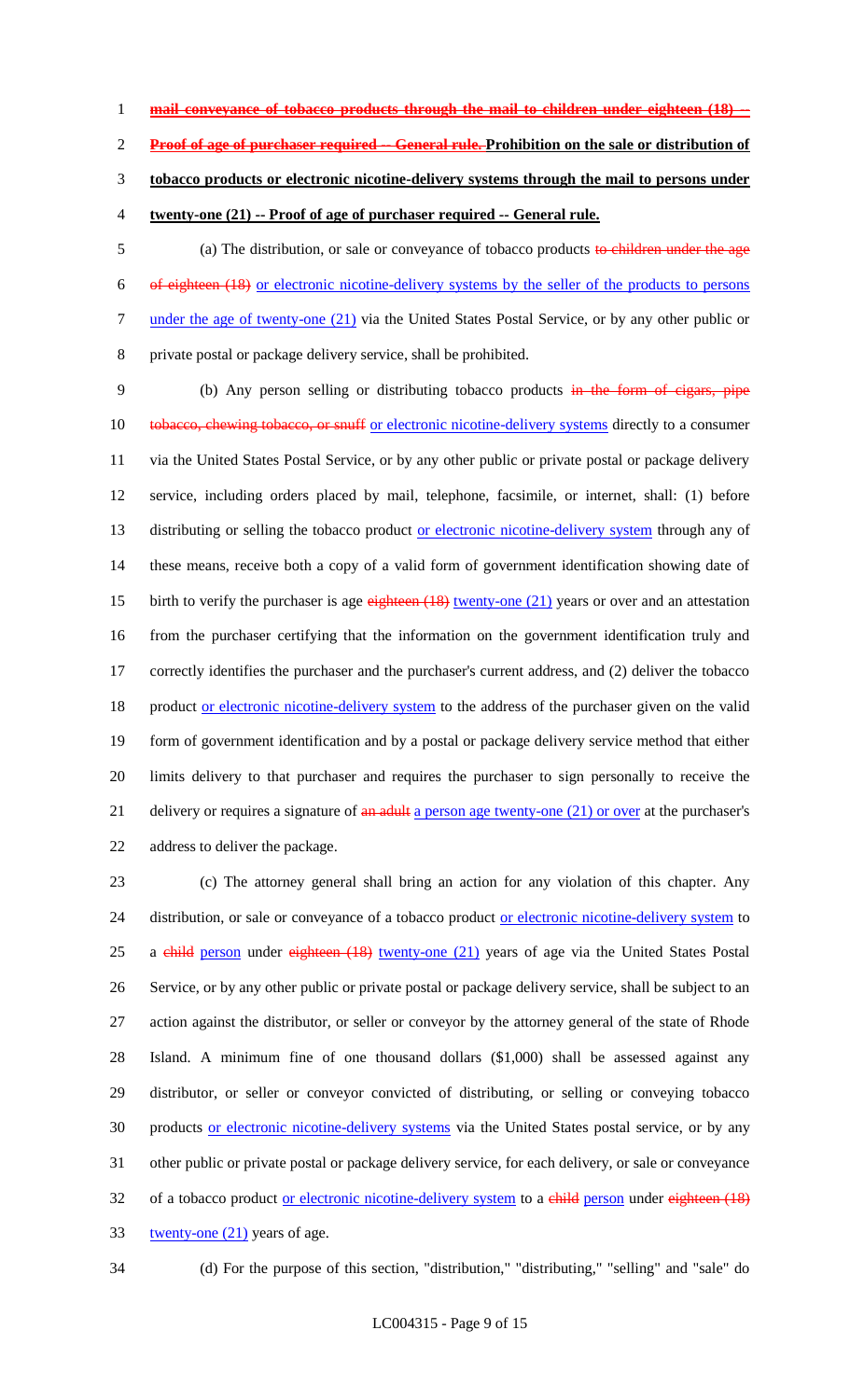not include the acts of the United States Postal Service or other common carrier when engaged in the business of transporting and delivering packages for others or the acts of a person, whether compensated or not, who transports or delivers a package for another person without any reason to know of the package's contents.

 (e) Any delivery sale of cigarettes shall be made pursuant to the provisions of chapter 6 20.1 of title 44. The provisions of this section shall apply to each tobacco product listed in 7 subsection (b) herein or electronic nicotine-delivery system as defined in § 11-9-13.4, but shall not apply to any delivery sale of cigarettes.

## **11-9-13.13. Nature and size of penalties. [Effective January 1, 2018.].**

10 (a) Any person or individual license holder who violates a requirement of § 11-9-13.6(2) 11 and § 11-9-13.7, display of specific signage, shall be subject to a fine in court of not less than thirty-five dollars (\$35.00), nor more than five hundred dollars (\$500), per civil violation.

 (b) The license holder is responsible for all violations of this section that occur at the location for which the license is issued. Any license holder who or that violates the prohibition of 15  $\frac{\sqrt{11-9-13.8(1) \text{ and/or } (2)}}{20 \text{ of } (2.1) \text{ and/or } (2.1) \text{ of } (2.1) \text{ of } (2.1) \text{ of } (2.1) \text{ of } (2.1) \text{ of } (2.1) \text{ of } (2.1) \text{ of } (2.1) \text{ of } (2.1) \text{ of } (2.1) \text{ of } (2.1) \text{ of } (2.1) \text{ of } (2.1) \text{ of } (2.1) \text{ of } (2.1) \text{ of } (2.1) \text{ of } (2.1) \text{ of } (2$ 

 (1) A fine of two hundred fifty dollars (\$250) for the first violation within any thirty-six-17 month (36) period;

 (2) A fine of five hundred dollars (\$500) for the second violation within any thirty-six-month (36) period;

 (3) A fine of one thousand dollars (\$1,000) and a fourteen-day (14) suspension of the license to sell tobacco products or electronic nicotine-delivery systems for the third violation 22 within any thirty-six-month (36) period;

 (4) A fine of one thousand five hundred dollars (\$1,500) and a ninety-day (90) suspension of the license to sell tobacco products or electronic nicotine-delivery systems for each violation in excess of three (3).

 (c) Any person who or that violates a prohibition of § 11-9-13.8(3), sale of single cigarettes; § 11-9-13.8(2), regarding factory-wrapped packs; shall be subject to a penalty of five hundred dollars (\$500) for each violation.

 (d) The department of taxation and/or the department of health shall not issue a license to any individual, business, firm, association, or corporation, the license of which has been revoked or suspended; to any corporation, an officer of which has had his or her license revoked or suspended; or to any individual who is, or has been, an officer of a corporation the license of which has been revoked or suspended so long as such revocations or suspensions are in effect.

34 (e) The court shall may suspend the imposition of a license suspension of the license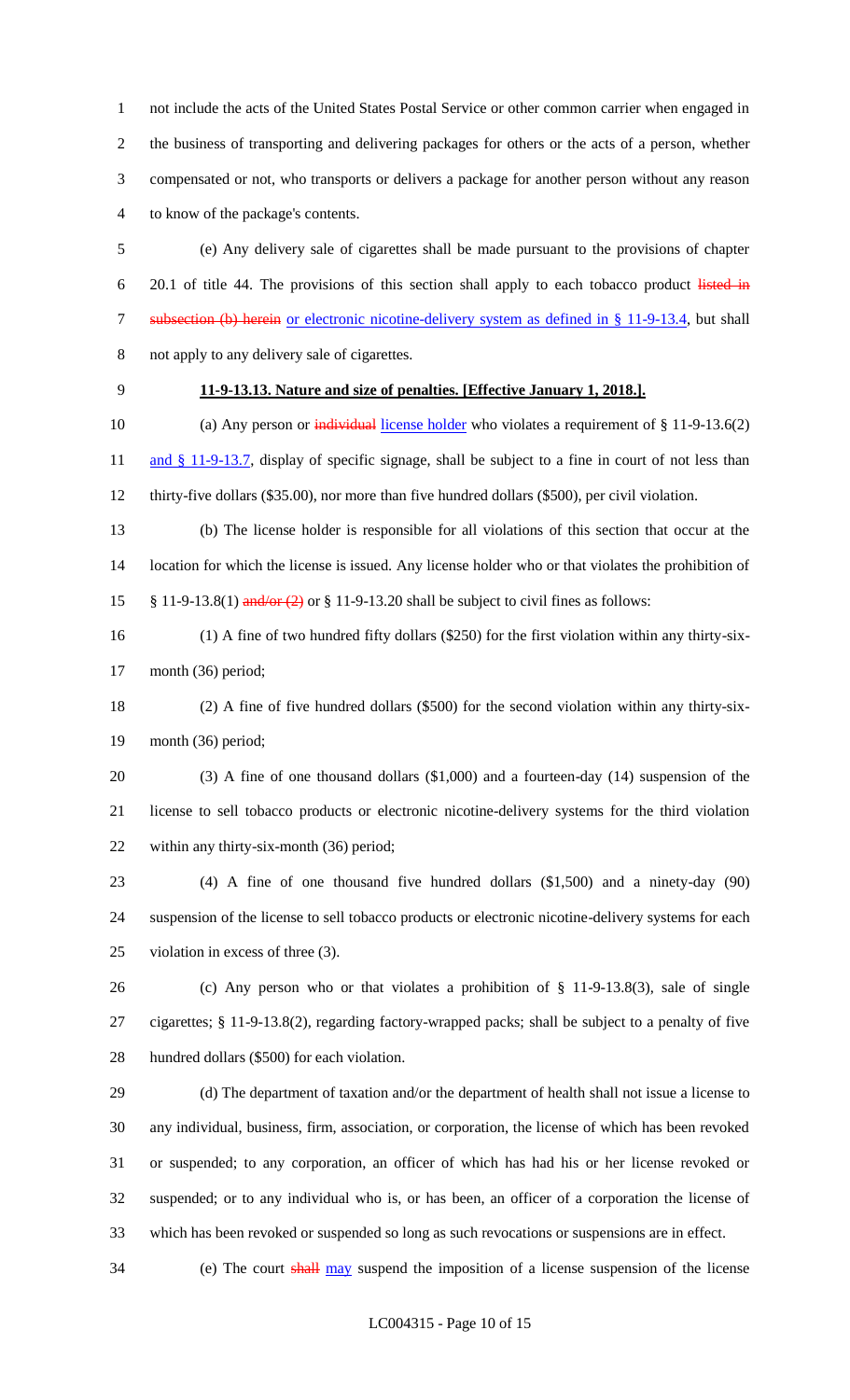1 secured from the Rhode Island tax administrator or department of health for violation of 2 subsections (b)(3) and (b)(4) of this section if the court finds that the license holder has taken 3 measures to prevent the sale of tobacco products and/or electronic nicotine-delivery systems to 4 minors underage individuals and the license holder can demonstrate to the court that those 5 measures have been taken and that employees have received training. No person shall sell 6 tobacco products and/or electronic nicotine-delivery system systems products at retail without 7 first being trained in the legal sale of tobacco products and/or electronic nicotine-delivery system 8 systems products. Training shall teach employees what constitutes a tobacco product and/or 9 electronic nicotine-delivery system **product**; legal age of purchase and sale; acceptable 10 identification; how to refuse a direct sale to a minor an underage individual or secondary sale to 11 an adult a person age twenty-one (21) or over; and all applicable laws on tobacco sales and 12 distribution. Dealers shall maintain records indicating that the provisions of this section were 13 reviewed with all employees who conduct, or will conduct, tobacco **product** and/or electronic 14 nicotine-delivery systems sales. Each employee who sells or will sell tobacco products and/or 15 electronic nicotine-delivery systems systems products shall sign an acknowledgement form 16 attesting that the provisions of this section were reviewed with him or her. Each form shall be 17 maintained by the retailer for as long as the employee is so employed and for no less than one 18 year after termination of employment. The measures to prevent the sale of tobacco products 19 and/or electronic nicotine-delivery systems to minors underage individuals shall be defined by the 20 department of behavioral healthcare, developmental disabilities and hospitals in rules and 21 regulations.

# 22 SECTION 2. Section 11-9-14 of the General Laws in Chapter 11-9 entitled "Children" is 23 hereby repealed.

### 24 **11-9-14. Use of tobacco by minors.**

 No person under eighteen (18) years of age shall use or possess, when such possession is 26 clearly visible, tobacco in any public street, place, or resort, any tobacco and/or electronic **nicotine delivery system in any form whatsoever. Any person under eighteen (18) years of age**  violating the provisions of this section shall be required to perform up to thirty (30) hours of 29 community service or shall be required to enter into a tobacco treatment program, approved by any local substance abuse prevention task force, at the option of a minor charged with a violation of this section.

32 SECTION 3. Sections 44-20.1-1, 44-20.1-3 and 44-20.1-5 of the General Laws in 33 Chapter 44-20.1 entitled "Delivery Sales of Cigarettes" are hereby amended to read as follows:

34 **44-20.1-1. Definitions.**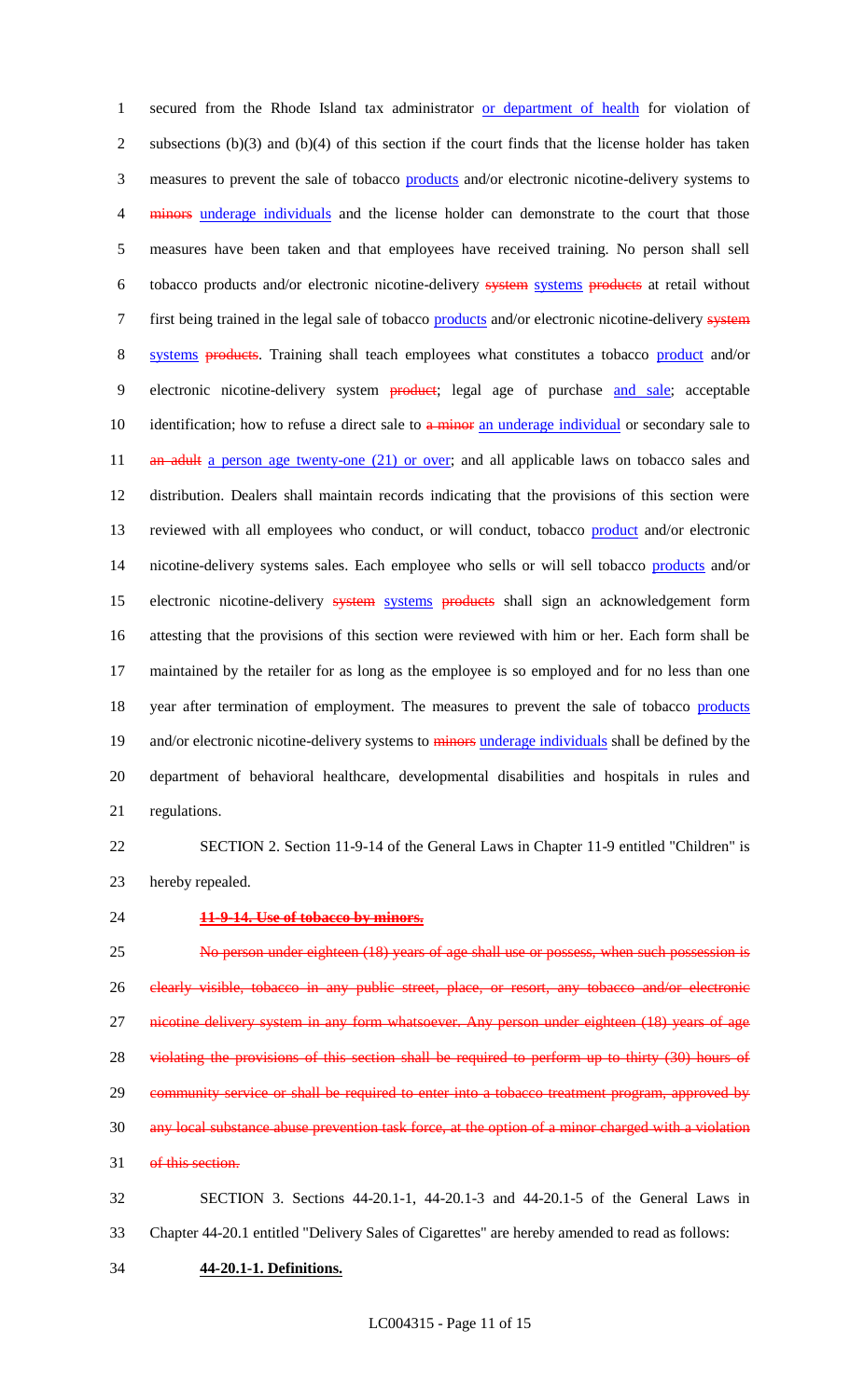For purposes of this chapter: (1) "Administrator" means the tax administrator. (2) "Adult" means a person who is at least the legal minimum purchase age. (3) "Consumer" means an individual who is not licensed as a wholesaler or retailer pursuant to the provisions of § 44-20-2. (4) "Delivery sale" means any sale of cigarettes to a consumer in the state where either: (i) The purchaser submits the order for such sale by means of a telephonic or other method of voice transmission, the mail or any other delivery service, or the Internet or other online service; or (ii) The cigarettes are delivered by use of the mails or other delivery service. A sale of cigarettes shall be a delivery sale regardless of whether the seller is located within or without the state. A sale of cigarettes not for personal consumption to a person who is a wholesale dealer or a retail dealer shall not be a delivery sale. (5) "Delivery service" means any person who is engaged in the commercial delivery of letters, packages, or other containers. (6) "Legal minimum purchase age" means the minimum age at which an individual may 17 legally purchase cigarettes in the state, the age of twenty-one (21) years. (7) "Mail" or "mailing" means the shipment of cigarettes through the United States Postal Service. (8) "Person" means the same as that term is defined in § 44-20-1. (9) "Shipping container" means bills of lading, airbills, or any other documents used to evidence the undertaking by a delivery service to deliver letters, packages, or other containers. **44-20.1-3. Age Verification requirements.** (a) No person shall mail, ship, or otherwise deliver cigarettes in connection with a delivery sale unless such person prior to the first delivery sale to such consumer: (1) Obtains from the prospective consumer a certification that includes: (i) A reliable confirmation that the consumer is at least the legal minimum purchase age; and (ii) A statement signed by the prospective consumer in writing that certifies the 30 prospective consumer's address and that the consumer is at least eighteen (18) twenty-one (21) years of age. Such statement shall also confirm: (A) That the prospective consumer understands that signing another person's name to such certification is illegal; (B) That the sale of cigarettes to individuals under the legal minimum purchase age is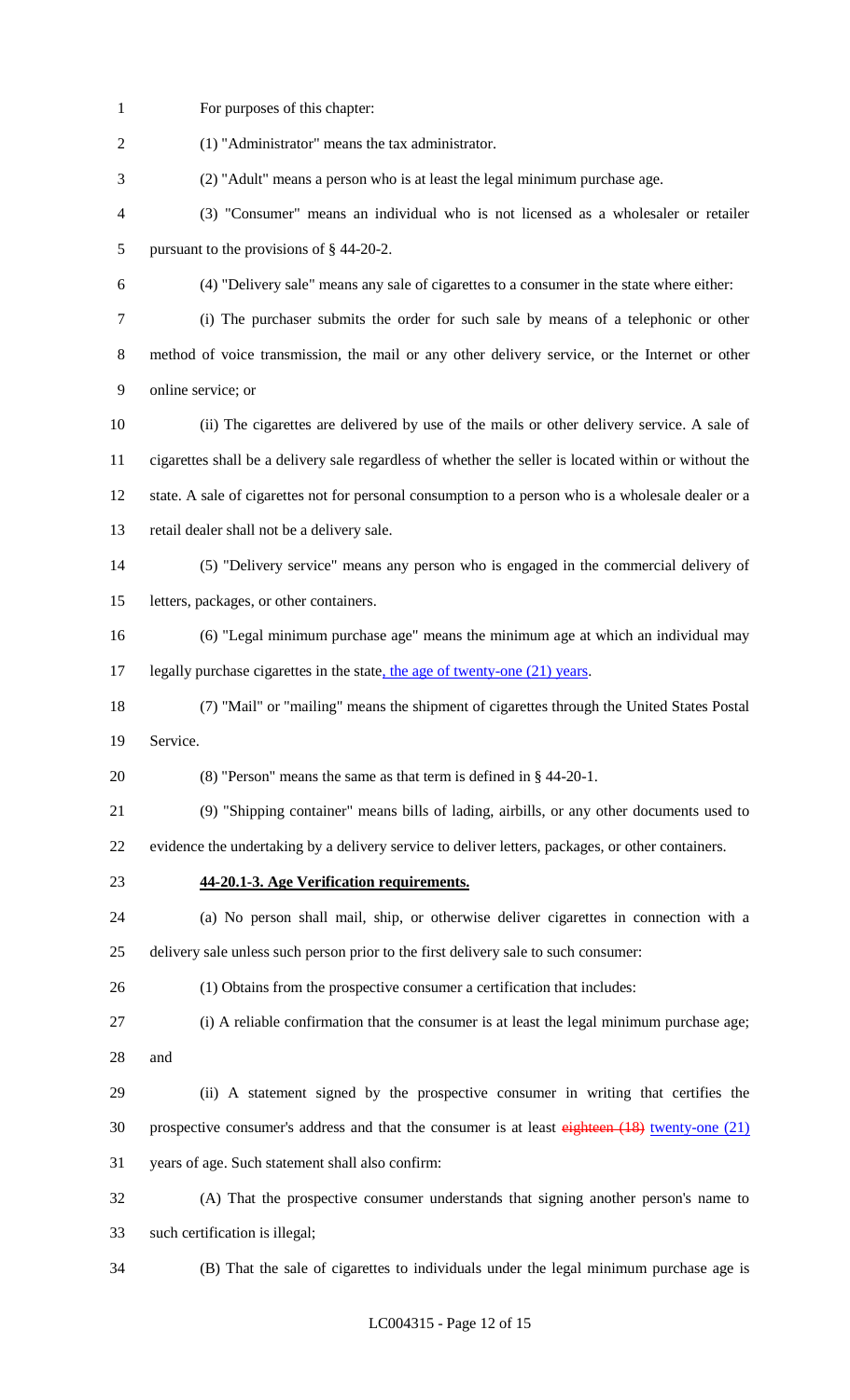1 illegal; <u>and</u>

| $\overline{2}$ | (C) That the purchase of cigarettes by individuals under the legal minimum purchase age              |
|----------------|------------------------------------------------------------------------------------------------------|
| 3              | is illegal under the laws of the state; and                                                          |
| 4              | (D) That the prospective consumer wants to receive mailings from a tobacco company;                  |
| 5              | (2) Makes a good faith effort to verify the information contained in the certification               |
| 6              | provided by the prospective consumer pursuant to subsection (1) against a commercially available     |
| 7              | database, or obtains a photocopy or other image of the valid, government-issued identification       |
| 8              | stating the date of birth or age of the individual placing the order;                                |
| 9              | (3) Provides to the prospective consumer, via e-mail or other means, a notice that meets             |
| 10             | the requirements of $\S$ 44-20.1-4; and                                                              |
| 11             | (4) In the case of an order for cigarettes pursuant to an advertisement on the Internet,             |
| 12             | receives payment for the delivery sale from the prospective consumer by a credit or debit card       |
| 13             | that has been issued in such consumer's name or by check.                                            |
| 14             | (b) Persons accepting purchase orders for delivery sales may request that the prospective            |
| 15             | consumers provide their e-mail addresses.                                                            |
| 16             | 44-20.1-5. Shipping requirements.                                                                    |
| 17             | (a) Each person who mails, ships, or otherwise delivers cigarettes in connection with a              |
| 18             | delivery sale:                                                                                       |
| 19             | (1) Shall include as part of the bill of lading or other shipping documents a clear and              |
| 20             | conspicuous statement providing as follows: "Cigarettes: Rhode Island law prohibits shipping to      |
| 21             | individuals under $\frac{18(21)}{21}$ , and requires the payment of all applicable taxes":           |
| 22             | (2) Shall use a method of mailing, shipping or delivery that obligates the delivery service          |
| 23             | to require: (i) the consumer placing the purchase order for the delivery sale or another adult of    |
| 24             | legal minimum purchase age residing at the consumer's address, to sign to accept delivery of the     |
| 25             | shipping container; and (ii) proof, in the form of a valid, government-issued identification bearing |
| 26             | a photograph of the individual who signs to accept delivery of the shipping container,               |
| 27             | demonstrating that he/she either the addressee or another adult of legal minimum purchase age        |
| 28             | residing at the consumer's address. However, proof of the legal minimum purchase age shall be        |
| 29             | required only if such individual appears to be under twenty-seven $(27)$ thirty $(30)$ years of age; |
| 30             | and                                                                                                  |
| 31             | (3) Shall provide to the delivery service retained for such delivery sale evidence of full           |
| 32             | compliance with $\S$ 44-20.1-7.                                                                      |
| 22             | (b) If the negative a number order for a delivery sele delivere the eigenstress                      |

 (b) If the person accepting a purchase order for a delivery sale delivers the cigarettes without using a delivery service, such person shall comply with all requirements of this chapter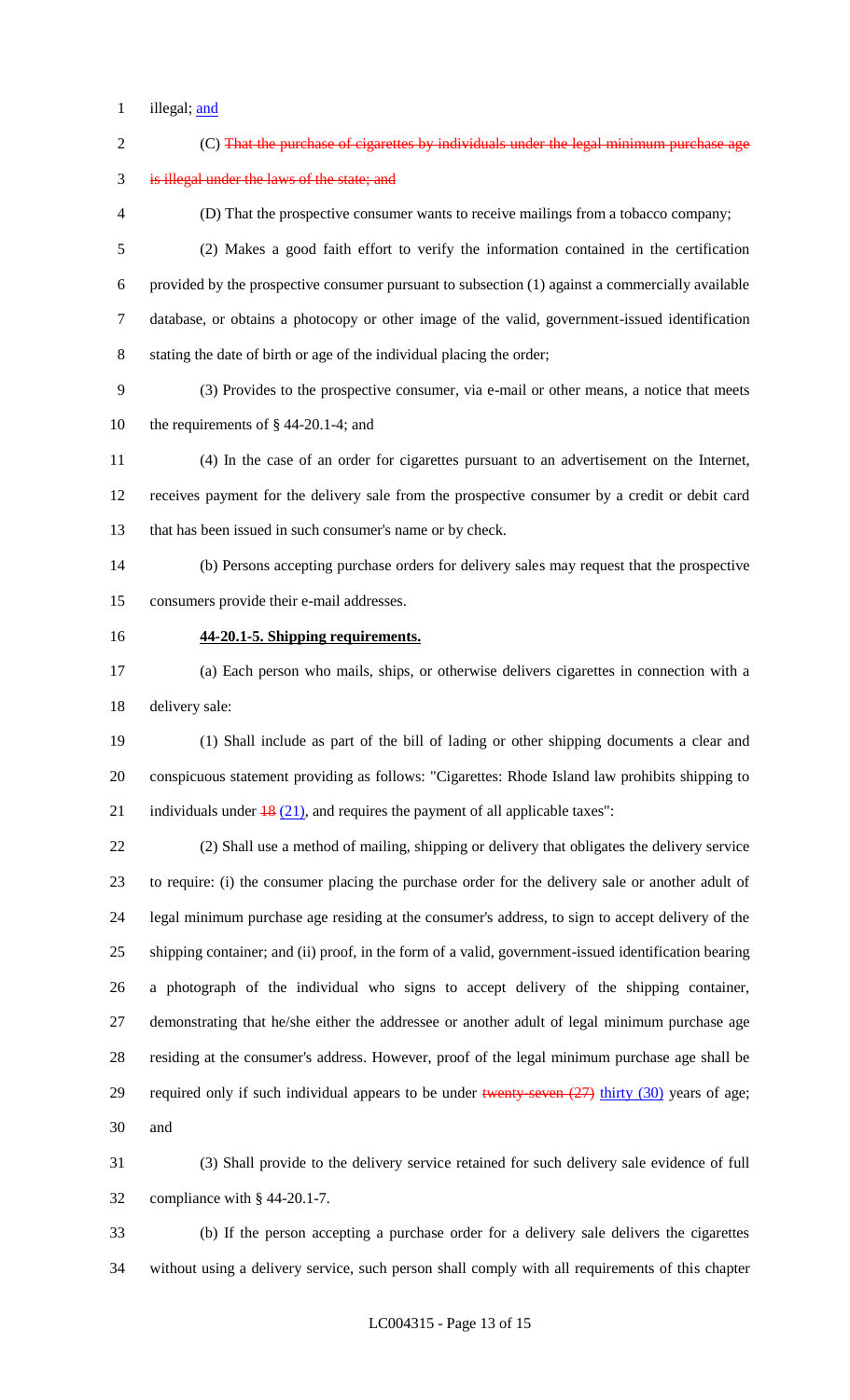- 1 applicable to a delivery service and shall be in violation of the provisions of this chapter if he/she
- 2 fails to comply with any such requirement.
- 3 SECTION 4. This act shall take effect upon passage.

#### $=$ LC004315 ========